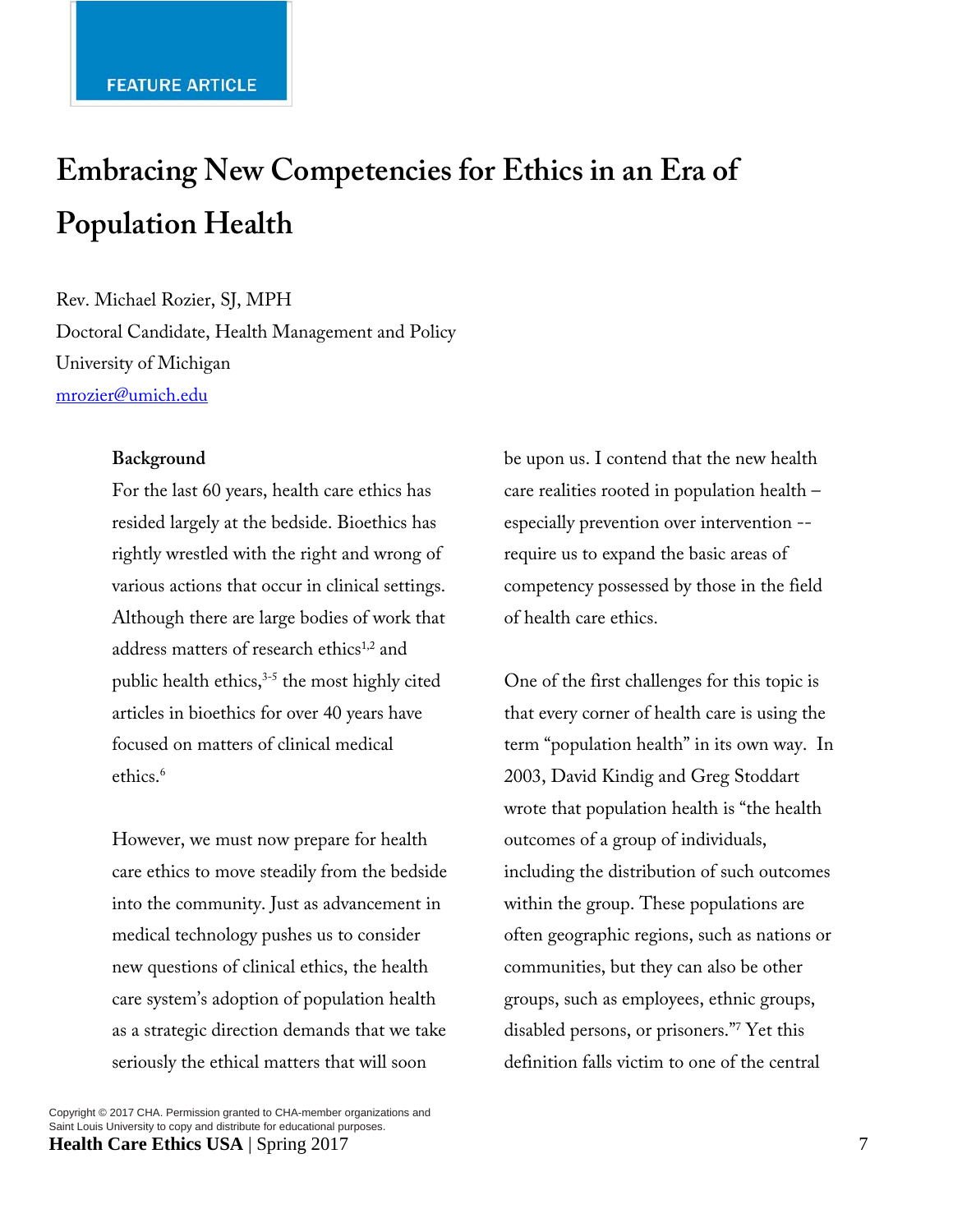confusions of population health as it is used today. Some believe it is best used for a broad population that is geographically defined. Others use it for more discrete populations such as those in an employee health plan or those for whom the health care organization bears some financial risk. Kindig himself later clarified to suggest that the stricter definition is better referred to as population health management or population medicine.8 Population health management is a key strategy for health care organizations to meet quality measures while lowering cost for enrolled or attributed lives, but population health management is not exhaustive of population health as I mean it here.

When I refer to population health, I intend something closer to community health. Community health is a "collaborative enterprise that uses public health science, evidence-based strategies, and other approaches to engage and work with communities, in a culturally appropriate manner, to optimize the health and quality of life of all persons who live, work, or are otherwise active in a defined community or communities."9 This usage of population health is particularly appropriate for nonprofit health care because non-profit institutions have a legal responsibility (and for many organizations, a moral responsibility as well) to their entire community, extending well beyond enrolled or attributed lives. This does not exclude population health management strategies, but for the purpose of this article, population health management is best conceived as a subset of population health activities.

There are several reasons why population health is becoming a key strategy within the U.S. health care system. First, several new payment structures were instituted either as part of or alongside the Affordable Care Act and will likely continue in a potential replacement that may be signed into law. These new payment structures – Hospital Readmission Reduction Program, MACRA's quality payment programs, partial capitation – all move away from simple fee-for-service and try to incentivize quality of care and reduced costs. Successfully meeting value-based health measures often means including more preventive measures and attending to nonclinical determinants of health. Second, Community Benefit (CB) requirements for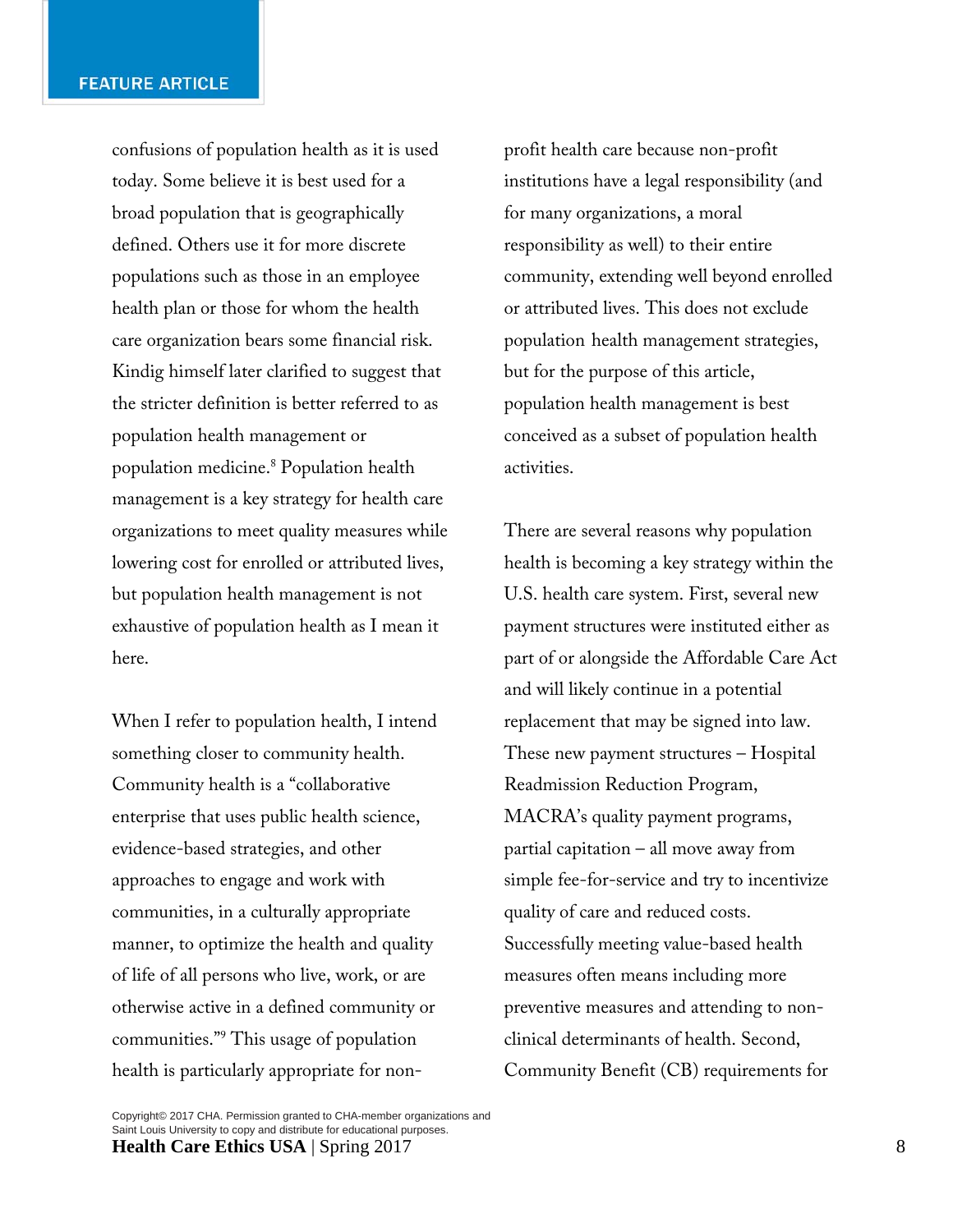non-profit health care were enhanced as part of the Affordable Care Act and will likely remain as part of any potential Republican law signed by President Trump. Among other things, CB must take more seriously the collaborative and community-oriented nature of the work. Third, the epidemiological profile of our communities, primarily driven by chronic disease, requires a strategy of prevention. We know we cannot treat our way out of cardiovascular disease and diabetes. We can therefore move quality or cost metrics only by pairing quality medical care with community-based prevention. Fourth, data on health and its social determinants are more readily available than ever before. This makes population-level assessment, programming, and evaluation more possible than in the past. Fifth, expansion of health insurance over the past five years has brought more people into the health care system. The new patient mix includes a greater proportion of people with significant social needs in addition to their health needs than the patient mix that existed before insurance expansion. We could see even more drivers of population health in the years to come. For example, it would not be surprising if local health department budgets were

substantially cut in the near future. Local health care organizations may be expected to fill in some of those gaps.

Many areas of health care are taking the movement to population health quite seriously. Clinical departments, finance, and strategy are often out front on this topic, especially as it relates to population health management. Other areas of health care, including ethics, must also address issues of population health. I am not the first to suggest ethics is encountering the field of population health.10,11 However, I have only rarely seen articles from those in the field of population health (broadly or narrowly conceived) saying that they see the need for more engagement with ethics.<sup>12</sup> My hope is that this new reality is not ethics imposing itself on population health, but a genuine collaboration where each benefits from the other. Let me suggest several "competency domains" that ethics might work with to create mutually beneficial collaboration.

## **Areas of Competency**

Like traditional health care ethics, population health ethics must partner with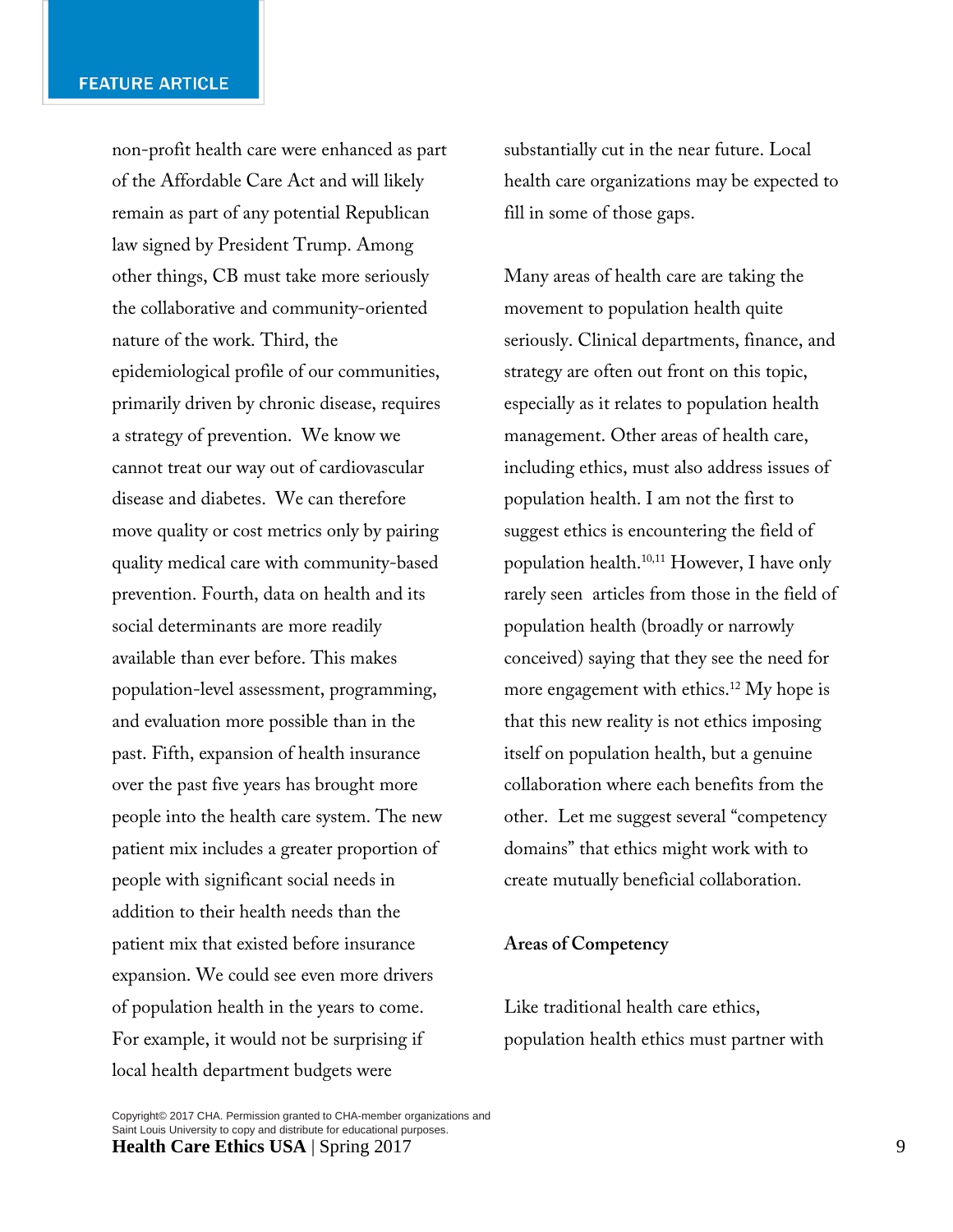experts in other fields. For example, someone evaluating the ethics of a given research study must know the difference between a retrospective case-control study and a prospective cohort study. They do not need to be experts but they must know that it is hard to identify causation in retrospective case-control studies. This makes it difficult to calculate risk and benefit from an ethical standpoint. Or an ethicist may be asked to consult on a terminal cancer patient who wishes to pursue an aggressive treatment plan that the health care providers do not endorse. The ethicist must be able to process the basic treatment options for the patient's particular kind of cancer, each treatment's risks and benefits, and many other factors that influence care decisions. Otherwise, the ethical issues embedded in the clinical question cannot be properly evaluated. Again, ethicists are not asked to be specialists in clinical medicine or in research methods. But a basic familiarity with these domains is required for ethicists to apply their knowledge to the question at hand.

## *Public Health*

The first domain is public health, broadly understood as the "science of protecting and improving the health of families and communities through promotion of healthy lifestyles, research, and detection and control of disease."13 In order to achieve population health objectives, health care organizations will have to engage in some activities that have largely been in the realm of public health. For example, behavior change has always been a part of a physician's conversation with his or her patient, but health care organizations will increasingly engage in large-scale efforts to change the health behaviors of their patients and community. When do such organizational efforts become coercive? How do we avoid treating individuals as objects in need of modification? These are not new questions for those who work in the ethics of behavior change,<sup>14</sup> but they may be new questions for those used to working in clinical settings. As another example, harm reduction programs could easily become more popular options for health care organizations as they consider their role in population health. Efforts such as needle exchange programs, supervised consumption facilities, and peer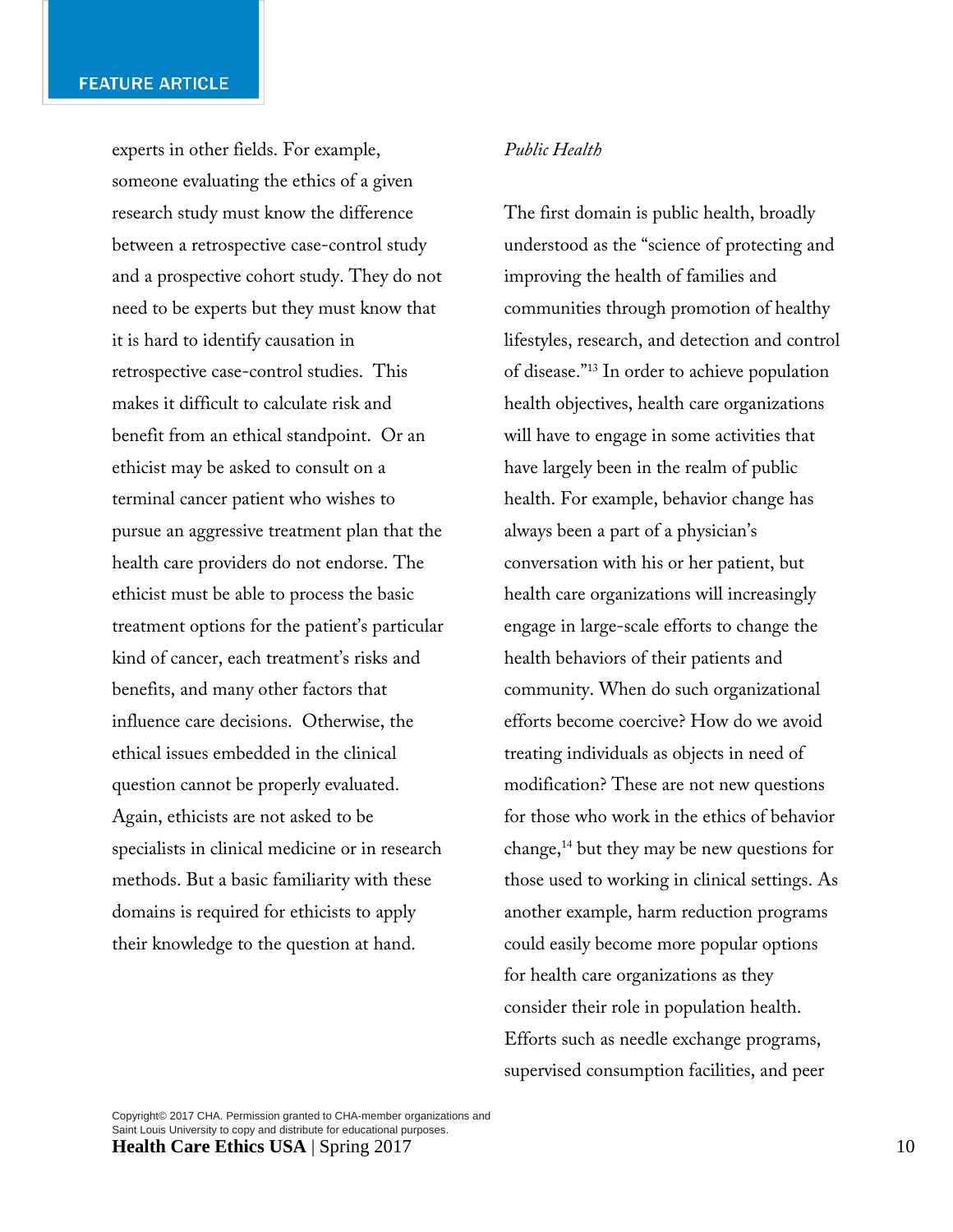support groups may be effective ways to achieve certain health objectives, but they will also need an ethical assessment if they are to be carried out by health care organizations. Much ink has been spilled over these ethical questions, including an entire issue of the *International Journal of Drug Policy*, 15 but I suspect the ethical analysis of such programs are less known by those who work in clinical settings.

The field of public health is vast. No one, including those with graduate degrees in public health, can be experts in the disciplines that span from epidemiology to nutrition, behavioral health, and environmental science. I am not suggesting that clinical organizations will morph into local health departments, but I do believe that many of the strategies that clinical organizations will use to achieve population health metrics will be similar to the strategies used in the field of public health for many years.

### *Community Engagement*

The second domain is community engagement, or the many ways in which the health care organization interacts with those outside of its walls. The broad notion of community engagement will not be new to most health care organizations. We are used to community members as participants on local hospital boards, on Institutional Review Boards, and as active members of various organizational projects. But population health will bring about questions of community engagement that are more frequent and less formal than the engagement that has traditionally taken place. Population health strategies will call the health care organization outside of its walls for a variety of activities – from building infrastructure like a walking trail, to educational programming on violence, to home visits to target environmental concerns, and much more. These are not new, but their frequency is bound to markedly increase. The question health care organizations must ask is how much control to cede to the community in assessing needs, in determining strategies to address those needs, in allocating resources, in evaluating effectiveness, and in communicating the results. How should the community be involved? What happens when there is a disagreement on how to proceed? A health care organization often has more power than it realizes. The power itself is not a bad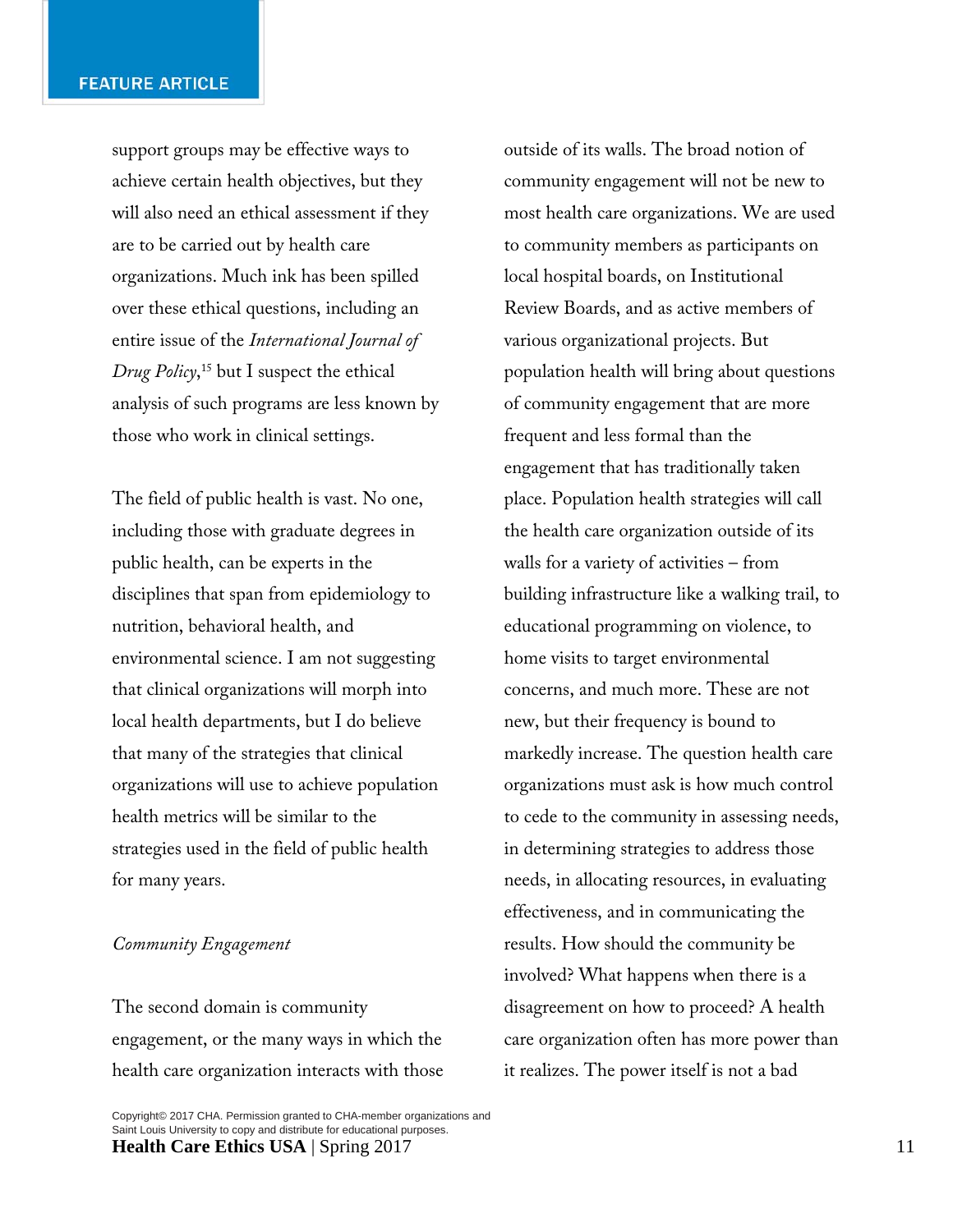thing; in fact, it can be crucial to improve community health. It is the misuse of the power that should concern us as hospitalcommunity engagement becomes more common.

There is a helpful parallel here in the patient-provider relationship. Not that long ago, the health care provider was viewed paternalistically as the expert and the patient was viewed as the object in need of improvement. Clinicians today are still considered experts, but now patient experience and preference are seen as important factors as well. The relationship between the two is far more balanced than it was a short time ago. It was the field of ethics – emphasizing the autonomy of the patient – that helped shift this dynamic and I suspect it will once again take the field of ethics to ensure that the dynamic between the health care organization and the community it serves is appropriately balanced. As this engagement becomes more regular, it would be wise for us to evaluate these relationships through the same critical lens of ethics that we evaluate the relationship between providers and patients.

#### *Business Operations*

The third domain is the broad umbrella of business operations, including strategy, data management, and finance. This might be the most challenging because its functions are often seen as ancillary to the real mission of health care. At the same time, it may be the most important area of the organization with which ethicists must build bridges in the era of population health. For example, when an organization is looking to make an investment either through acquisition or through building a new facility, what factors should be taken into account? More to the point, how much should an organization risk for a population that has a poor payer mix but is in desperate need of health services? Or when engaged in purchasing, should the organization always go for the least expensive option that meets its needs? Or is there a time to pay slightly more to support the local economy, especially when it has a known impact on community health? Or in an era of integrated health systems, how do we ensure that decisions continue to be made in the best interest of the patient when the same organization bears the risk and delivers the care? And even at a time when resource allocation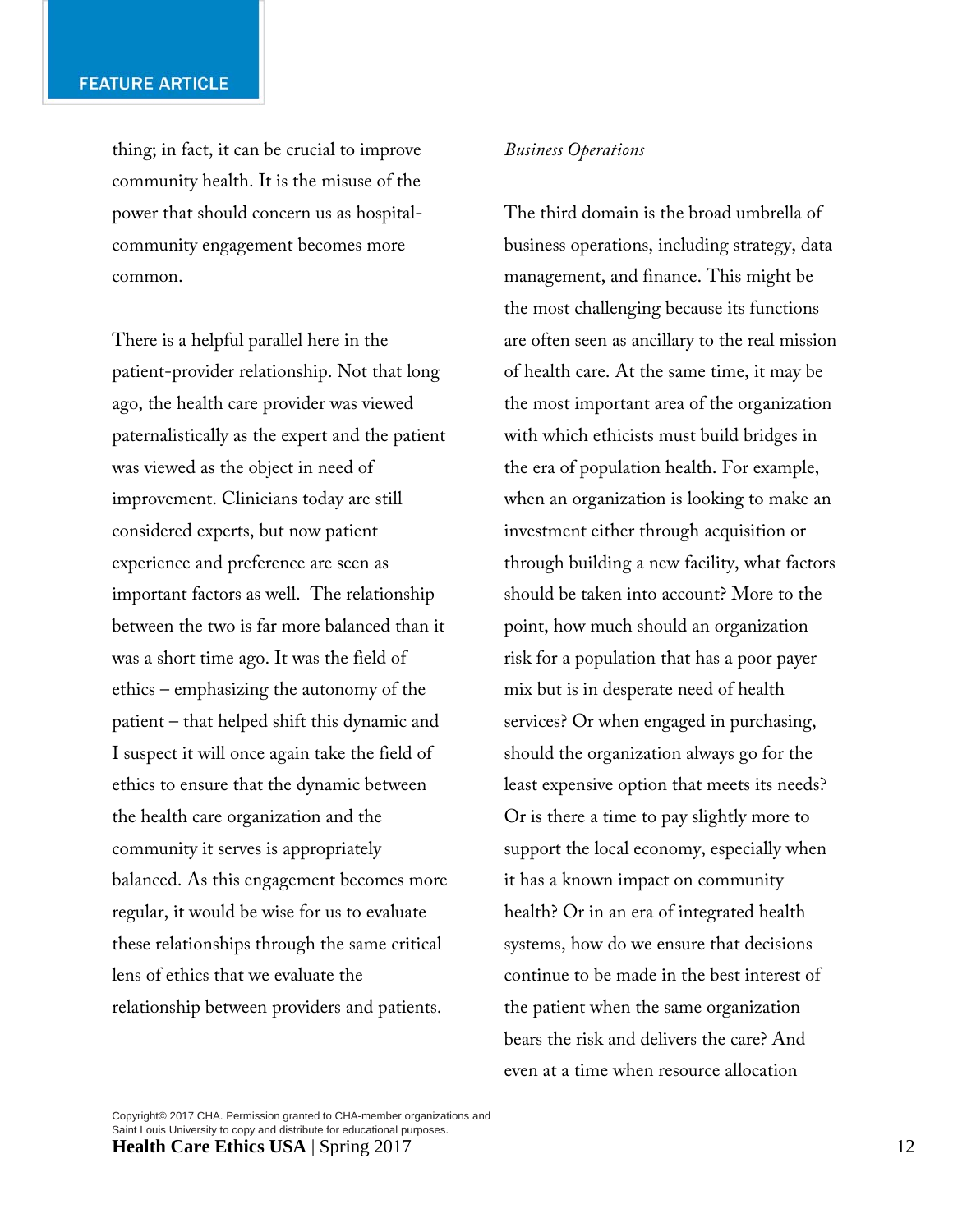among patients can prove difficult, health care organizations will be faced with the challenge of allocating resources between their patients and the community as a whole. What factors should be taken into account when deciding where to place limited resources when we need to meet both individual- and population-level health outcomes? The examples in this area of health care are growing rapidly and such issues often get embedded into the organization itself, rarely manifesting as an ethical issue *per se*.

Business operations may be the ideal location to build a strong team whose primary expertise is a particular area of operations but who also have sensitivity for matters of ethics and mission. This is akin to the many physicians and nurses who have received training in ethics and have led their particular specialties to think about their work through that particular lens. A pediatrician who can lead a seminar on the ethics of vaccination is likely to be more effective with his or her clinical colleagues than an ethicist without the peer relationship. The same will be true with a data manager or financial analyst who is sensitive to matters of mission and ethics

and can help their colleagues consider issues as they emerge within their profession.

#### *Organizational Ethics*

The fourth domain is organizational ethics, which includes behavior at the micro (individual), meso (team), and macro (organization) levels. Organizational ethics is a large field in its own right and it is certainly not new to health care. A recent systematic review in *Nursing Ethics* found several dozen empirical articles alongside several hundred other articles on organizational ethics in health care settings.<sup>16</sup> But population health will bring new examples of ethical dilemmas at each of these levels. For example, at the micro level there will be more positions that span multiple organizations due to unique funding structures, like a community health worker that is jointly funded by multiple non-profits. Many of the issues that are already complex with employees will become even more so when it involves joint ventures with other entities. At the meso level, care transition teams will become increasingly common. These teams may have less formal structures and a more diverse set of expertise than we typically see in clinical settings.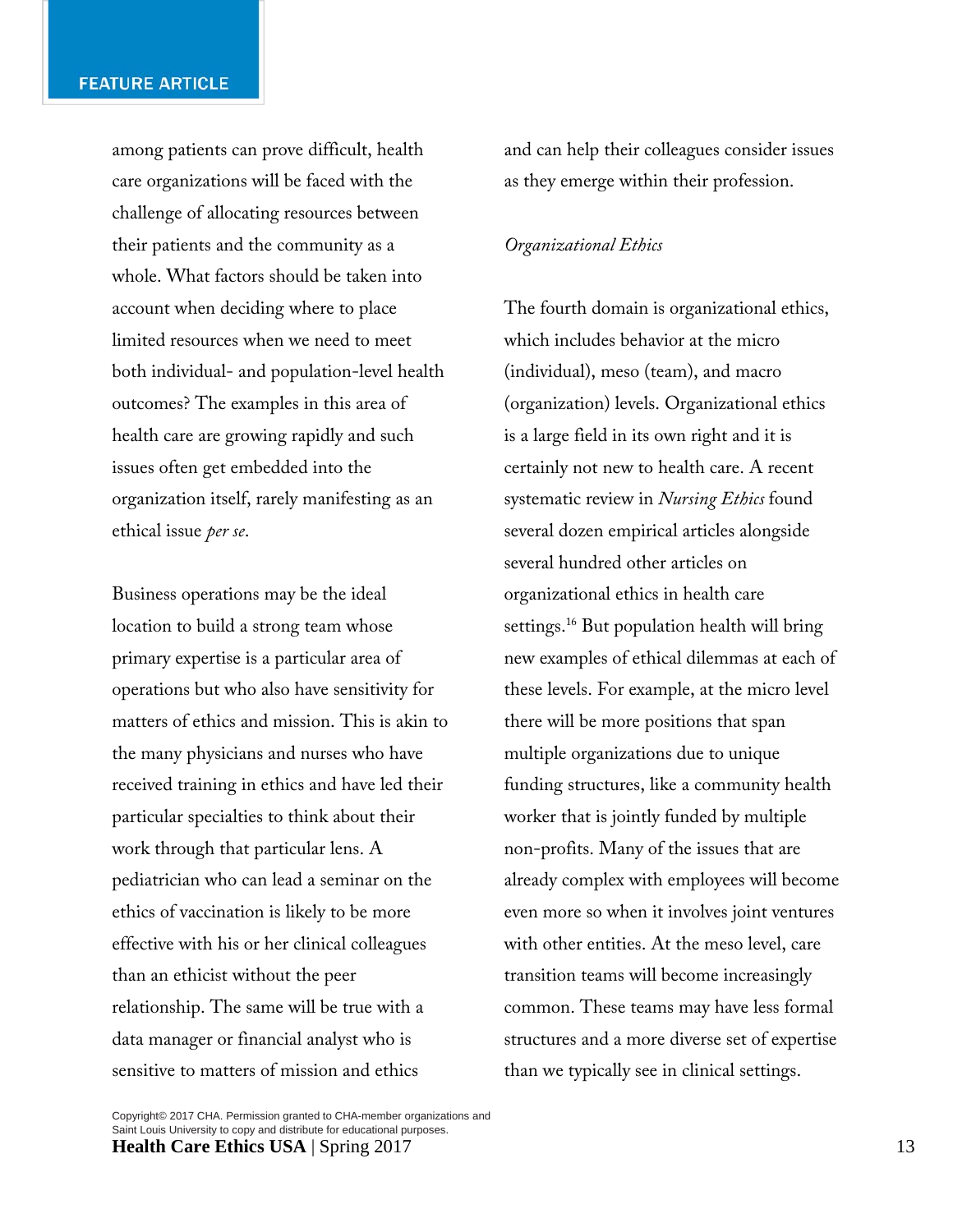Therefore, disagreements on what is needed for proper care or what level of resource expenditure is appropriate for a patient with great social need are likely to be quite frequent. And at the macro level, population health strategies will require new partnerships with community-based organizations. What if an organization has a choice between partnering with a high quality elder care organization that has publicly supported physician-assisted suicide legislation and lower-quality elder care organization that does not have such a public position? These questions are not new, but they are likely to become more frequent as health care organizations require more partnerships to achieve population health metrics.

The area of organizational ethics, like the competency domain of business operations, is another area where the best strategy is not to develop ethicists who are organizational ethicists, but rather to cultivate a sensitivity for ethical questions among those who are already experts in these other areas of the organization. John Glaser identified three realms of ethics – individual, organization, societal – that are not entirely unlike the three levels I identify above.17 He rightly

observed that even while focusing on one level, our analysis must take into account the impact we are having at other levels of any given situation. The same is true here, and we must listen to voices at all levels of the organization and in the community if we are to negotiate ethical questions that arise as health care identifies new goals, builds new teams to achieve those goals, and develops new partnerships to support those teams.

## **Collaborators for Population Health Ethics**

No single person can be an expert in all the domains described above. Clinical ethics has worked because it has appreciated the expertise that many people bring to the table. The same will be true for matters of population health ethics.

There have been two primary routes to becoming involved in health care ethics. One begins in ethics and moves to knowledge in the setting of health care. The other starts with clinical experience and moves to a particular interest in matters of ethical import. I would hope that no professional ethicist would try to negotiate a complex clinical question without consulting someone more expert in the clinical matters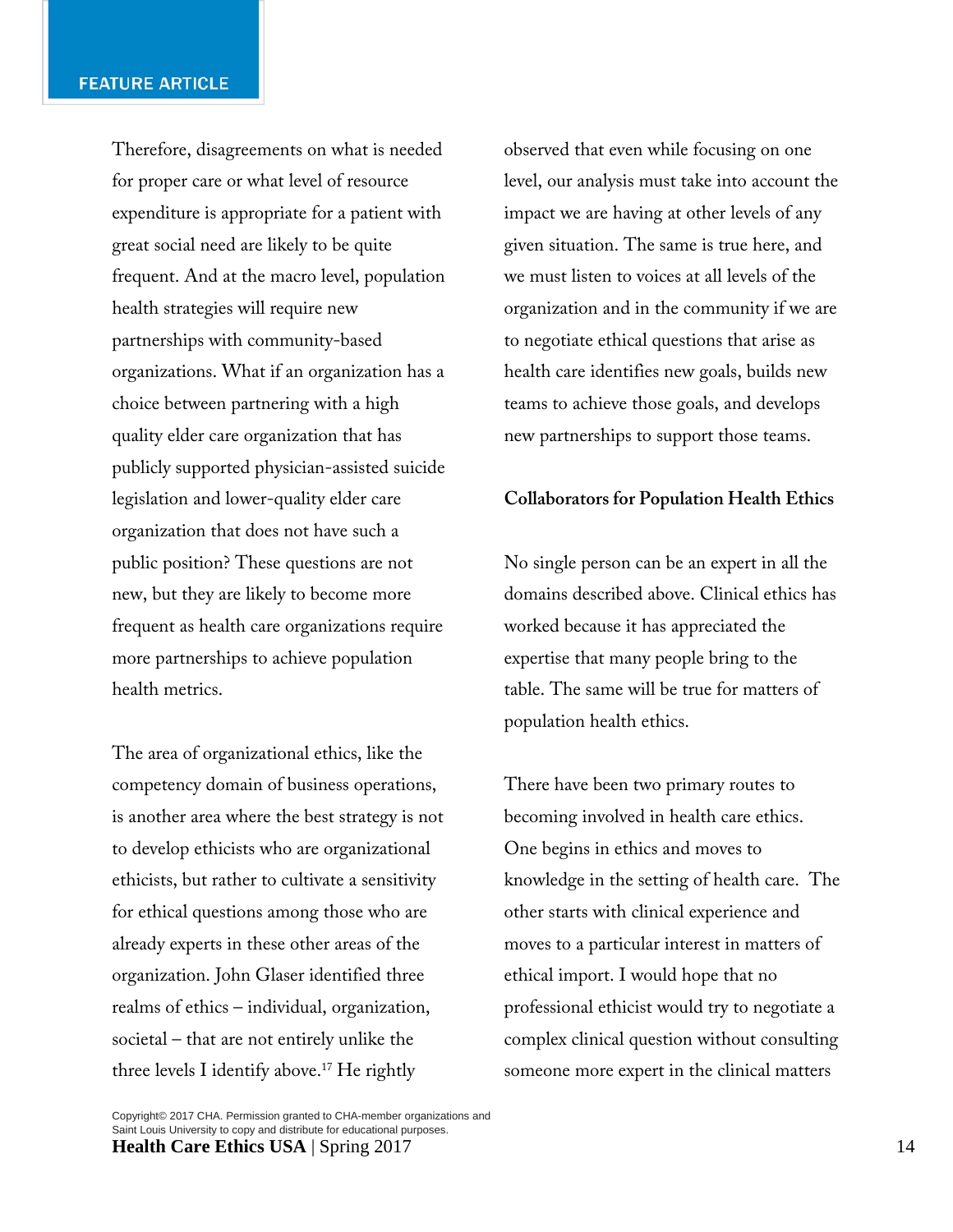involved. I would also hope that clinicians who face a complex ethical issue that is beyond their expertise would consult others more trained in this area. The same should be true for population health ethics. There will certainly be some ethicists who take an interest in matters of public health or health administration, and they will be valuable interlocutors for these questions. But matters of population health also offer a unique opportunity to involve many more divisions of health care organizations in questions of health ethics and organizational mission.

As medical ethics came into its own, ethics training became more integrated into the education and ongoing training of clinicians. We would do well to consider who will be the key partners in population health and to consider ways to increase their training in ethics. This is not to pretend that every action within a health care organization is ethically laden and must be agonized over. But it is to build cultures where health care ethics are not just thought of in clinical terms.18 Not everyone in strategy needs to have professional training in ethics, but it might be good to have someone within that department who is considered a "go-to"

person. Perhaps they are trained in mergers and acquisitions, but they are sensitized to matters related to health equity or community access. The same can be said for operations, information technology, and finance. For example, database managers have tremendous influence on how we think about our patients and our populations because we only see what is made available to us through the data structure. How we are able to code race, ethnicity, gender, income, neighborhood, and much more has profound implications for how we think of caring for patients and all of that can be strongly influenced by a data manager who has a sensitivity to ethics. The goal of identifying issues of population health ethics will require building a larger team within the health care organization to be sensitive to matters that are value-laden or ethical in nature.

In addition to building competency at the individual level, health care organizations will also need to rethink the composition and role of the ethics committee. Ethics committees have traditionally been thought to have a three-fold role: education, consultation, and policy development.19 We know that there is great diversity across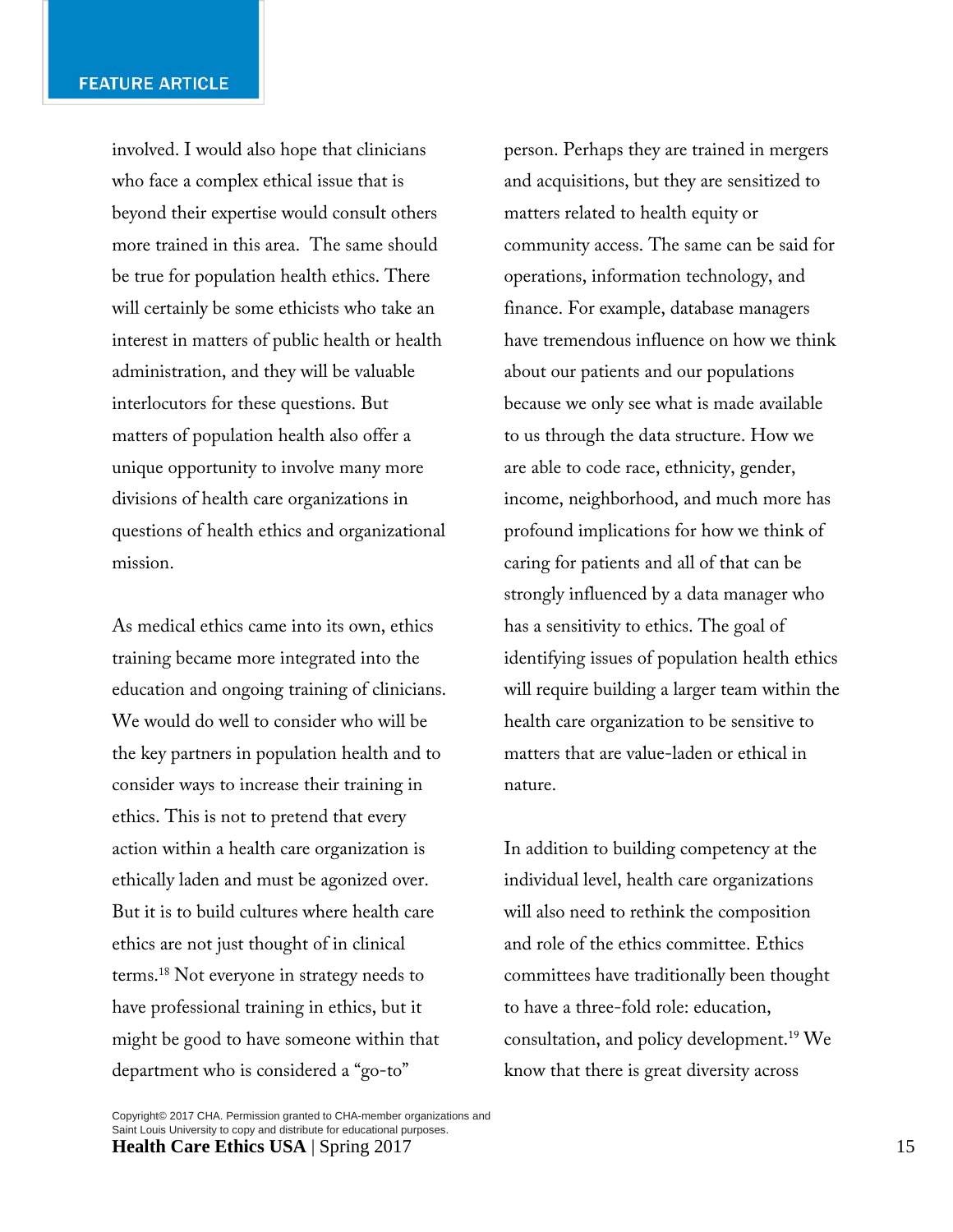hospital ethics committees and that the composition and activities of ethics committees change over time,<sup>20</sup> but to my knowledge there have been no national studies assessing their composition in the past decade.<sup>21</sup> What we do know of ethics committees is that they primarily address questions of clinical ethics and much of the input comes from clinicians. I am not suggesting that clinicians participate less in ethics committees. What I am suggesting is that we may need to augment the work of ethics committees with explicit questions about population health.

Population health ethics will be a challenge because it may not generate the kinds of high-profile, crisis dilemmas we are used to, that is, those involving acute situation where two or more moral principles are in direct conflict with one another and where there is often an imminent connection to life and death. Instead, questions of population health become embedded in the structure of the organization itself to the point where they are barely noticed, but they can have just as much impact on life and death as a traditional matter of clinical ethics. Therefore, a committee that considers

be called together for an emergency meeting to deliberate on a pressing dilemma in need of immediate resolution. One central challenge is the motivation for this work. The incentive for clinical ethics committee is the resolution of a complex, acute situation. What will be the incentive for population health ethics? A more just organization? An organization more responsive to community concerns? While laudable, I doubt these are sufficient motivations to guarantee a committee that is seen as bringing value to many organizations.

Ultimately, I hope the coming issues of population health give health care organizations the excuse to involve more people in matters of mission and ethics. And I hope organizations are willing to learn from one another's experiences in the way that occurred as clinical ethics committees were forming decades ago.

## **Conclusion**

One of the central challenges of writing on population health is that it is a new concept and a new field of study, and its future shape is unknown. Therefore, the specific domains of knowledge for ethicists remain somewhat

matters of population health ethics will not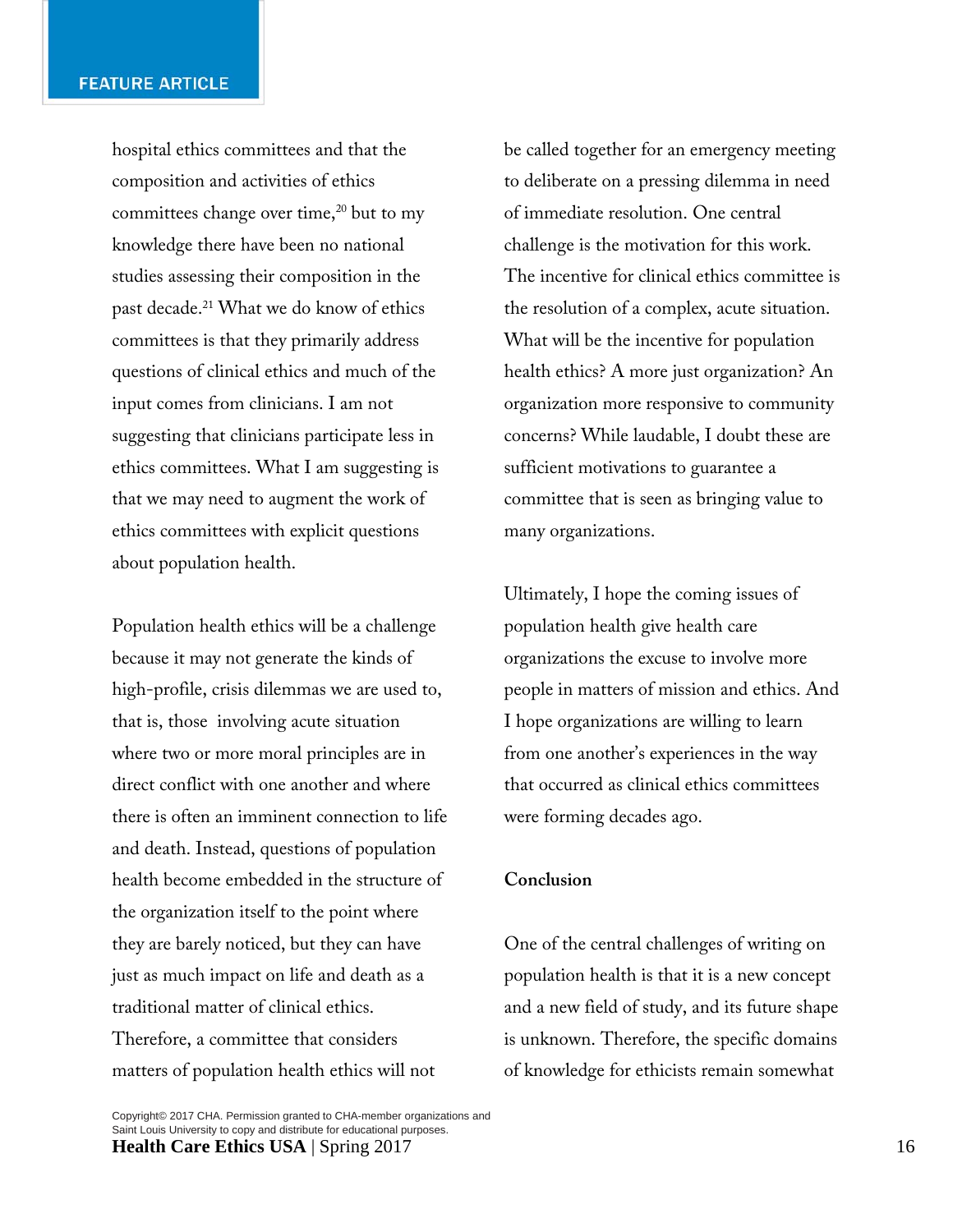unknown as well. If this had been written three years ago, I suspect that Accountable Care Organizations would have played a much bigger role in this analysis. Moreover, the difficult truth is that we cannot even be sure whether or not value-based payments are here to stay. And even though the Affordable Care Act seemed positioned to strengthen local public health departments, the current political and economic realities in the U.S. make local health departments far more vulnerable and far less able to be counted on as major partners in population health strategies

As clinical medicine has gotten more complex, largely through new sub-specialties and new technologies, the role of ethics has increased as well. For example, the first NICU opened just over 50 years ago, which obviously required ethicists to learn about this new field and apply their expertise in new ways.22 The same will be true for population health. It may not seem as pressing because population health rarely has the kind of life-and-death moments that capture our imagination. Population health ethics is to bioethics as chronic disease is to HIV, measles, or Ebola. While less apparent, life and death are truly at play in

these questions. We must not ignore the fact that people live and die based on resource allocation, access to care, and organizational priorities.23,24 Therefore, they must not just treated as technical or operational issues, but must also be seen as matters of ethics and values. At the same time, we must avoid imposing ethics as a heavy hand on every matter that arises in health care. That is not helpful to anyone. But we must prepare for the ethics of population health insofar as possible and insofar as doing so leads to healthier lives among our patients and in our communities.

## **References**

- 1. Committee on Underrepresented Groups and the Expansion of the Science and Engineering Workforce Pipeline (U.S.). *On being a scientist : a guide to responsible conduct in research.* 3rd ed. Washington, D.C.: National Academies Press; 2009.
- 2. Shamoo AE. *Responsible conduct of research.* Third edition. ed. Oxford ; New York: Oxford University Press; 2015.
- 3. Nuffield Council on Bioethics. *Public Health: Ethical Issues.* London: Nuffield Council on Bioethics;2014.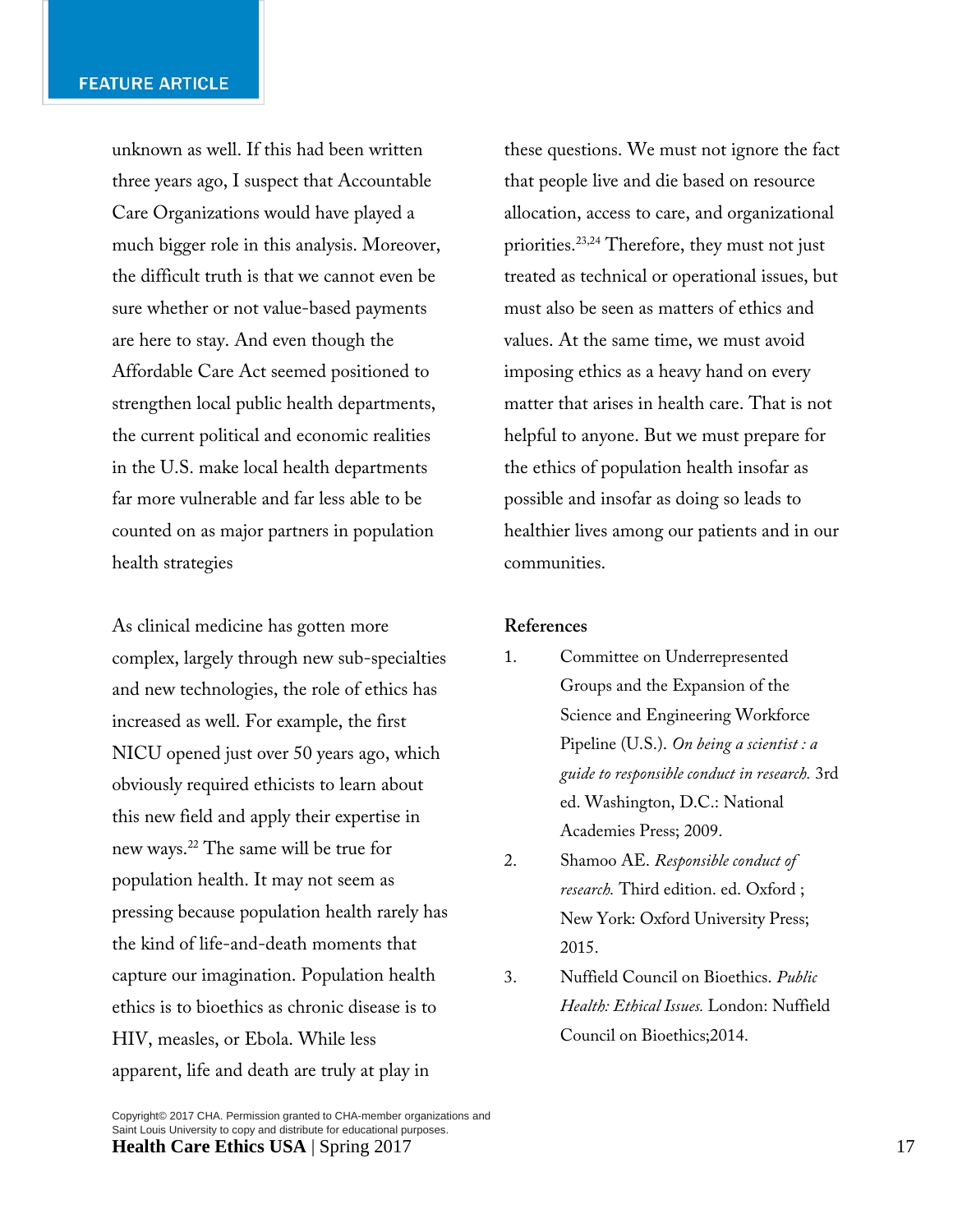## **FEATURE ARTICLE**

- 4. Powers M, Faden RR. *Social justice : the moral foundations of public health and health policy.* Oxford ; New York: Oxford University Press; 2006.
- 5. Daniels N. Equity and population health: toward a broader bioethics agenda. *Hastings Cent Rep.*  2006;36(4):22-35.
- 6. Jin P, Hakkarinen M. Highlights in bioethics through 40 years: a quantitative analysis of top-cited journal articles. *J Med Ethics.* 2016.
- 7. Kindig D, Stoddart G. What is population health? *Am J Public Health.*  2003;93(3):380-383.
- 8. Kindig D. What are we talking about when we talk about population health? *HealthAffairsBlog.* Vol 2016. Washington, D.C.: Health Affairs; 2015.
- 9. Goodman RA, Bunnell R, Posner SF. What is "community health"? Examining the meaning of an evolving field in public health. *Preventive medicine.* 2014;67 Suppl 1:S58-61.
- 10. Hamel R. Catholic identity, ethics need focus in new era. *Health Prog.*  2013;94(3):85-87.
- 11. Bouchard C. The social dimension of health care ethics. *Health Prog.*  2017;98(1):70-71.
- 12. May T, Byonanebye J, Meurer J. The Ethics of Population Health
- 13. CDC Foundation. What is public health? 2017; http://www.cdcfoundation.org/content/ what-public-health. Accessed June 20, 2016.
- 14. Buchanan DR. *An ethic for health promotion : rethinking the sources of human well-being.* New York: Oxford University Press; 2000.
- 15. Fry CL, Khoshnood K, Power R, Sharma M. Harm reduction ethics: Acknowledging the values and beliefs behind our actions. *Int J Drug Policy.*  2008;19(1):1-3.
- 16. Suhonen R, Stolt ME, Virtanen H, Leino-Kilpi H. Organizational ethics: a literature review. *Nurs Ethics.*  2011;18(3):285-303.
- 17. Glaser J. *Three realms of ethics : individual, institutional, societal : theoretical model and case studies.* Kansas City, MO: Sheed & Ward; 1994.
- 18. Worthley JA. *The ethics of the ordinary in healthcare : concepts and cases.* Chicago, Ill.: Health Administration Press; 1997. See also John Paul Slosar, "Embedding Clinical Ethics Upstream: What Non-Ethicists Need to Know" (Health Care Ethics USA, Fall 2016) for his

Management: Collapsing the Traditional Boundary Between Patient Care and Public Health. *Population health management.* 2016.

Copyright© 2017 CHA. Permission granted to CHA-member organizations and Saint Louis University to copy and distribute for educational purposes. **Health Care Ethics USA** | Spring 2017 18